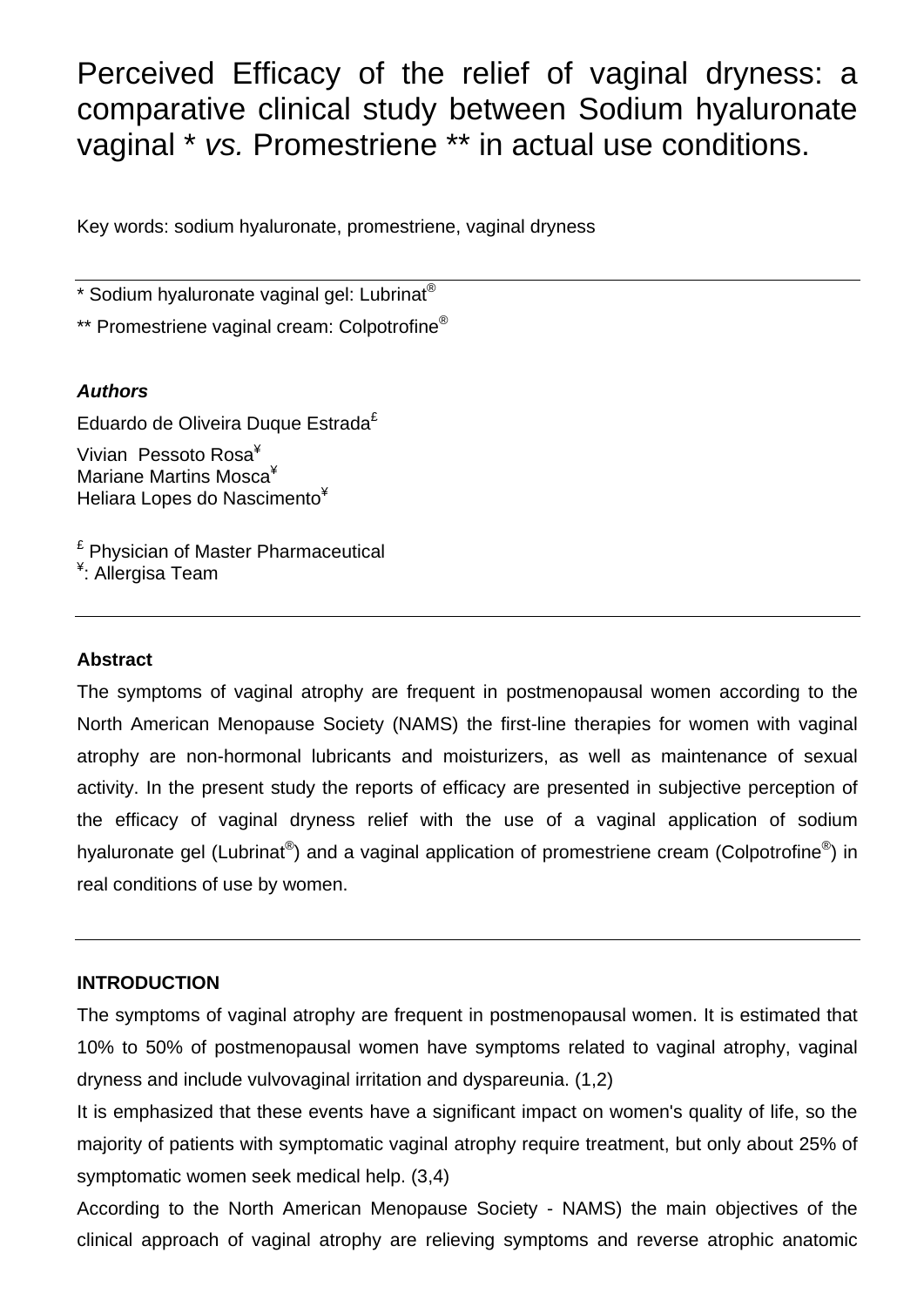changes. NAMS cites as first-line therapies for women with vaginal atrophy are non-hormonal lubricants and moisturizers, as well as maintenance of sexual activity. When symptomatic vaginal atrophy not respond to these options, hormonal prescription medication may be necessary. (5)

## *OBJECTIVES*

The effects of the present study were to evaluate the subjective perception of the efficacy in relieving vaginal dryness using a sodium hyaluronate gel for vaginal application (Lubrinat $^{\circledR}$ ) and promestriene cream (Colpotrofine $^{\circledR})$  in conditions of actual use.

## *MATERIAL AND METHODS*

The open-label, prospective, randomized and controlled study occurred between 10/19/2015 and 11/10/2015 under the code **All-E-EP-052818-01 / 10.02.15.** The total duration of the study was 21 days (+/- 2 days) of product use. The recruitment of participants was conducted by the Research Center of Allergisa Pesquisa Dermato-Cosmética Ltda. located in Campinas, São Paulo, Brazil.

The study was conducted in accordance with the Declaration of Helsinki and according to CNS Resolution No. 466/12 of ANVISA, and in accordance with Good Clinical Practice (Document of the Americas and ICH E6: Good Clinical Practice).

The participants were informed of the purpose of the study, its methodology and duration, the advantages and medical restrictions related to the study. The participants confirmed their interest in participating by signing the informed consent.

The technical documentation and files from this study will be kept for a period of 5 years.

The inclusion and exclusion criteria for the study are presented in Tables I, II and III.

The evaluation of Efficacy was carried out through the application Perceived Efficacy questionnaires based on the "Standard Guide for Sensory Claim substantiation" of the American Society for Testing and Materials (ASTM) (ASTM E 1958-06, 2006) The study aimed to obtain at its final at least 60 responses, according to the Cosmetic Safety Assessment Guide of Brazilian Health Surveillance Agency)- ANVISA.

For its application the participants were asked to evaluate their sensation at the following times:

- **T0:** At the first day of the study, before application of the product test, the profile summary of the Research Participant was completed and the attributes at issue evaluated by the participants (1) "*Dryness"* and (2)*"Comfort Sensation".*
- **T21:** After 21 +/- 2 days of use of the product (Perceived Efficacy), the statement evaluated by the participants was *"The product has moisturizing properties to the intimate mucosa".* In this evaluation the attributes (1) "D*ryness "* and (2)*"Comfort Sensation" (3) "Fragrance*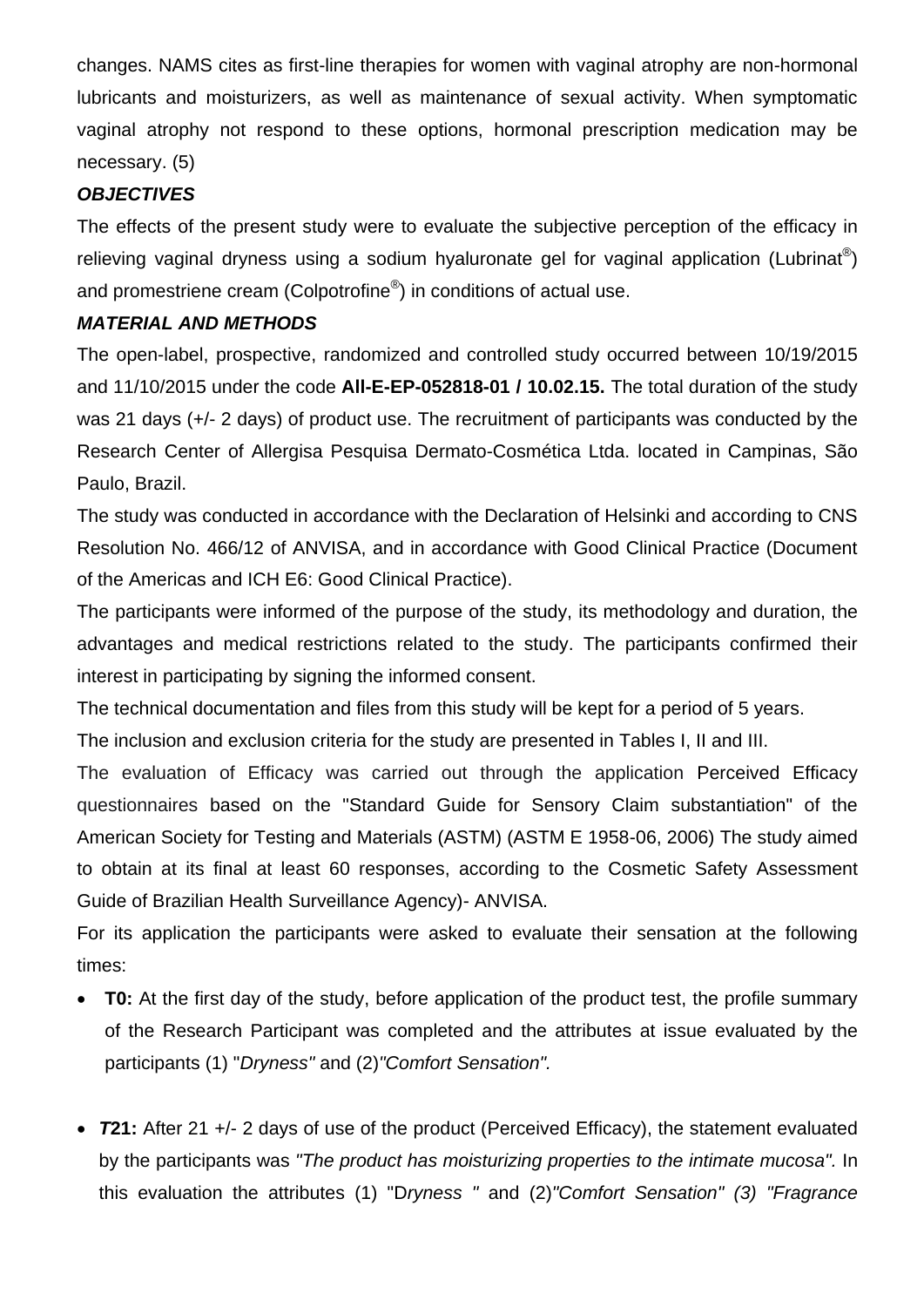*Product" (4) "Ease of Application " and (5) "The product has moisturizing properties to the intimate mucosa"* were still evaluated*.*

The comparison between the treatments was performed using the nonparametric Mann-Whitney test. The number of research participants was equal to 35 for the treatment (01) and 33 for the treatment (02). The confidence level considered in the comparative analysis was 95%. Note that the percentages of perceived efficacy results are inserted in the tables with a decimal place after comma. Due to this rounding, some percentages when added manually by the rounded table data may be equal to 100.1% or 99.9%.

**Table I.** Inclusion criteria in the study

- Capacity to consent participation in the study;
- Female and postmenopausal;
- $\bullet$  Ages of 40-70;
- Dryness complaint in the vaginal region.
- Skin and mucosa intact in the test region;
- Concordance to adhere to the procedures and requirements of the test;
- Concordance to attend the institute at (s) day (s) and time (s) set (s) for evaluations;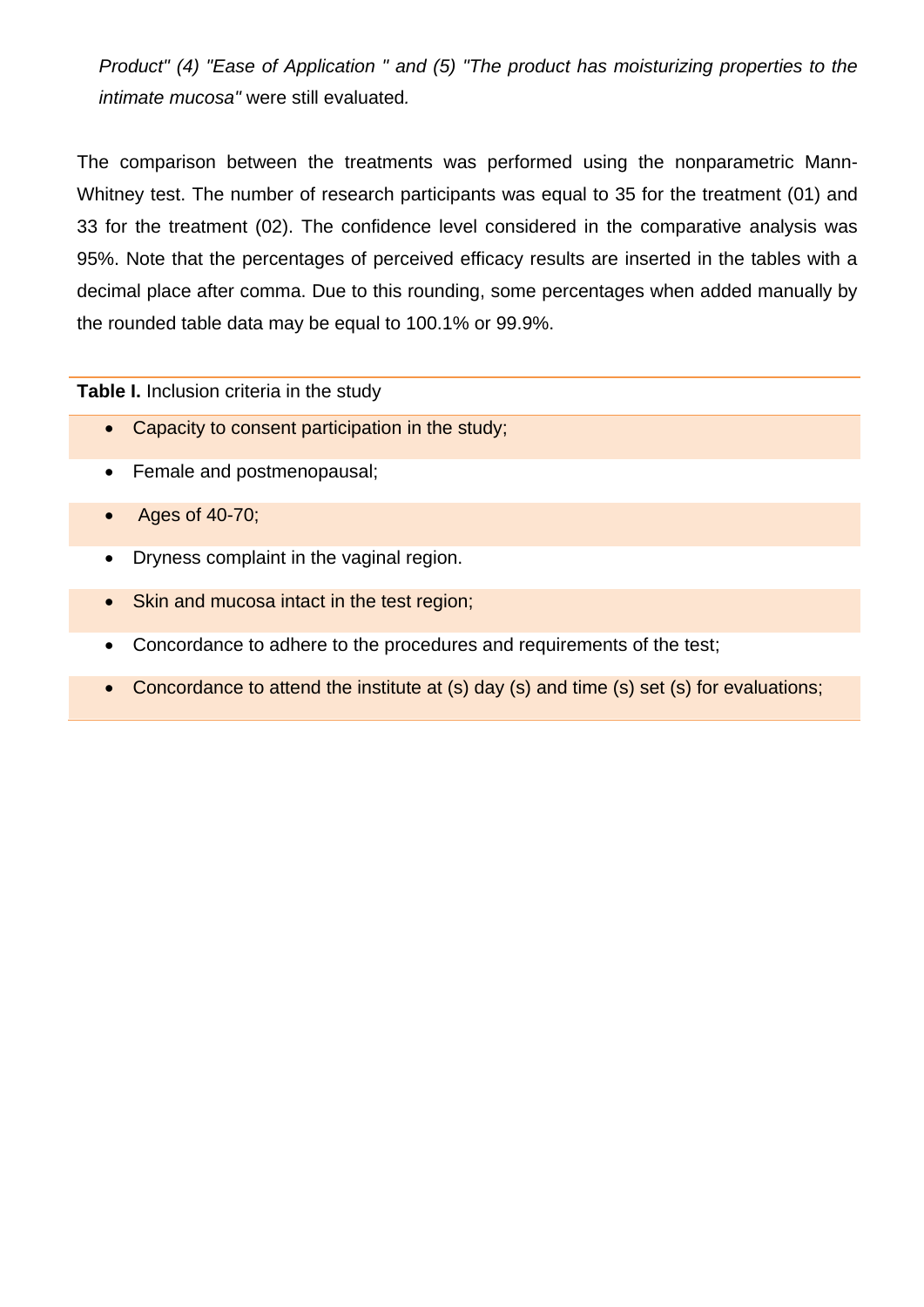**Table II** Non-inclusion criteria for the study

- Background reaction to the category of the tested product;
- skin condition in the product application area:
- Skin diseases: psoriasis, vitiligo, atopic dermatitis;
- immunologic failure;
- Diabetes Mellitus Type 1
- Insulin dependent diabetes:
- Presence of complications due to diabetes (eg, retinopathy, nephropathy, neuropathy.);
- presence of dermatosis related to diabetes (. ex plantar ulcer, lipoid necrobiosis lipoidica, granuloma annulare, opportunistic infections);
- History of hypoglycemia, diabetic ketoacidosis and / or hyperosmolar coma;
- Current use of the following medications for topical or systemic use:
	- **Corticosteroids**
	- Immunosuppressant drugs and
	- Antihistamine
- Other disorders or medication that may interfere directly in the study or even endanger the health of the research participant.

**Table III** Study exclusion criteria

- Participants presenting, at the vision of the investigator, any problem that prevent continuity of product applications at any period of the study;
- Withdrawal of consent by the research participant, regardless of the reason;
- Lack of adherence of the research participant to the study. Shall be considered significant lack of adhesion when the participant does not attend the center for evaluations;
- Adverse Event Severe,
- Disorder or concurrent treatment any disease process or treatment that occurs during the course of the study and may interfere with the study product as drug interaction or could mask the results.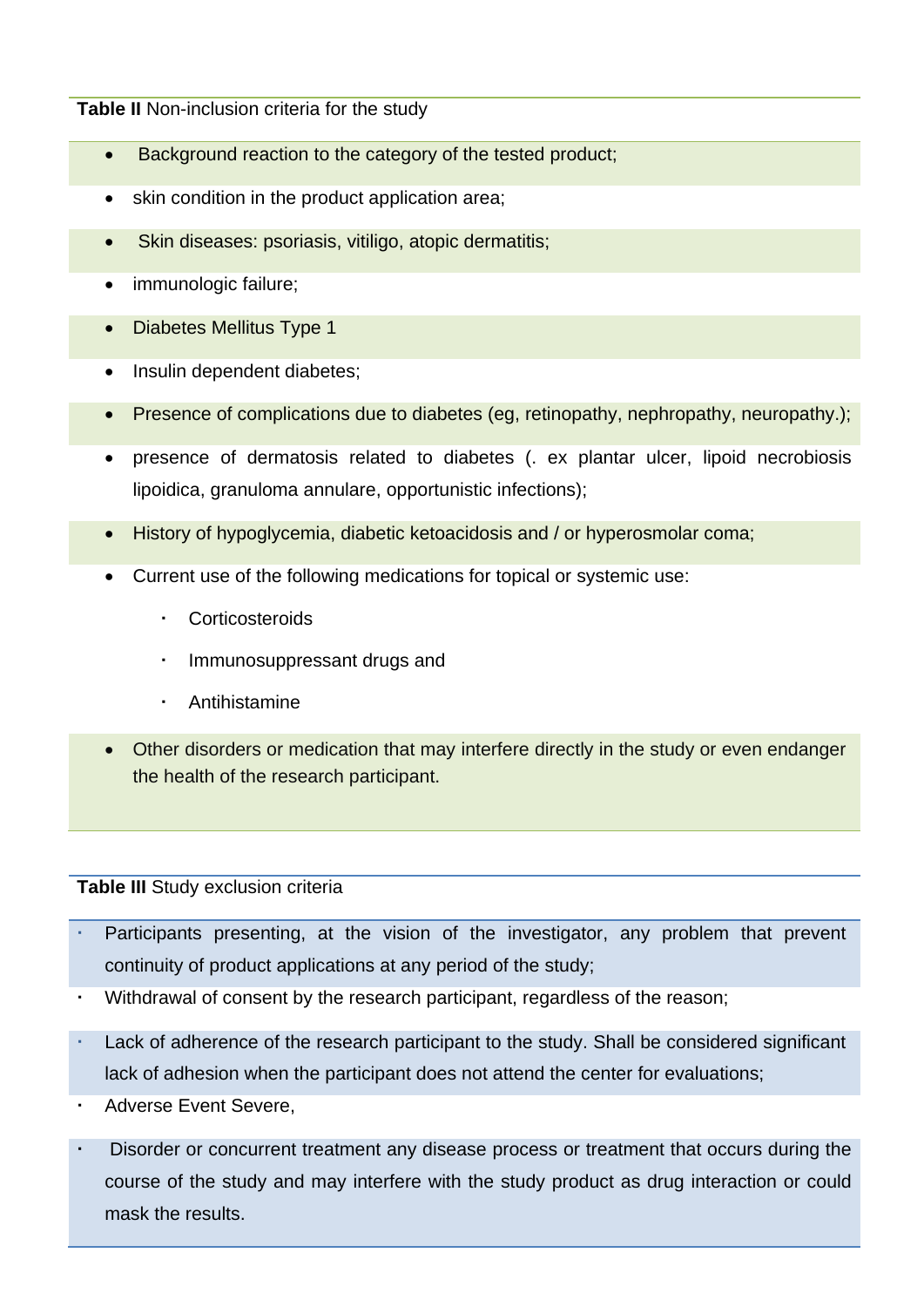# **RESULTS**

Were recruited for the study 74 female participants with ages between 42 and 67 years, but 4 selected did not meet the study criteria. From these 70 participants who began the study, 01 had an adverse event and 01 patient gave up participation for personal reasons unrelated to the study. Completed the study 68 participants

Completed the study 68 participants one (01) of these had an adverse event. Regarding to the study disconnections one (01) dropped by unrelated personal reason assessment study and other was withdrawal from the study for presenting adverse event - abdominal discomfort" in the hypogastric region - considered no causal relationship to the product under test.

# **Profile of Research Participants (T0)**

Charts I to IV presented the results of the evaluation of the participants at the time T0 for the product test.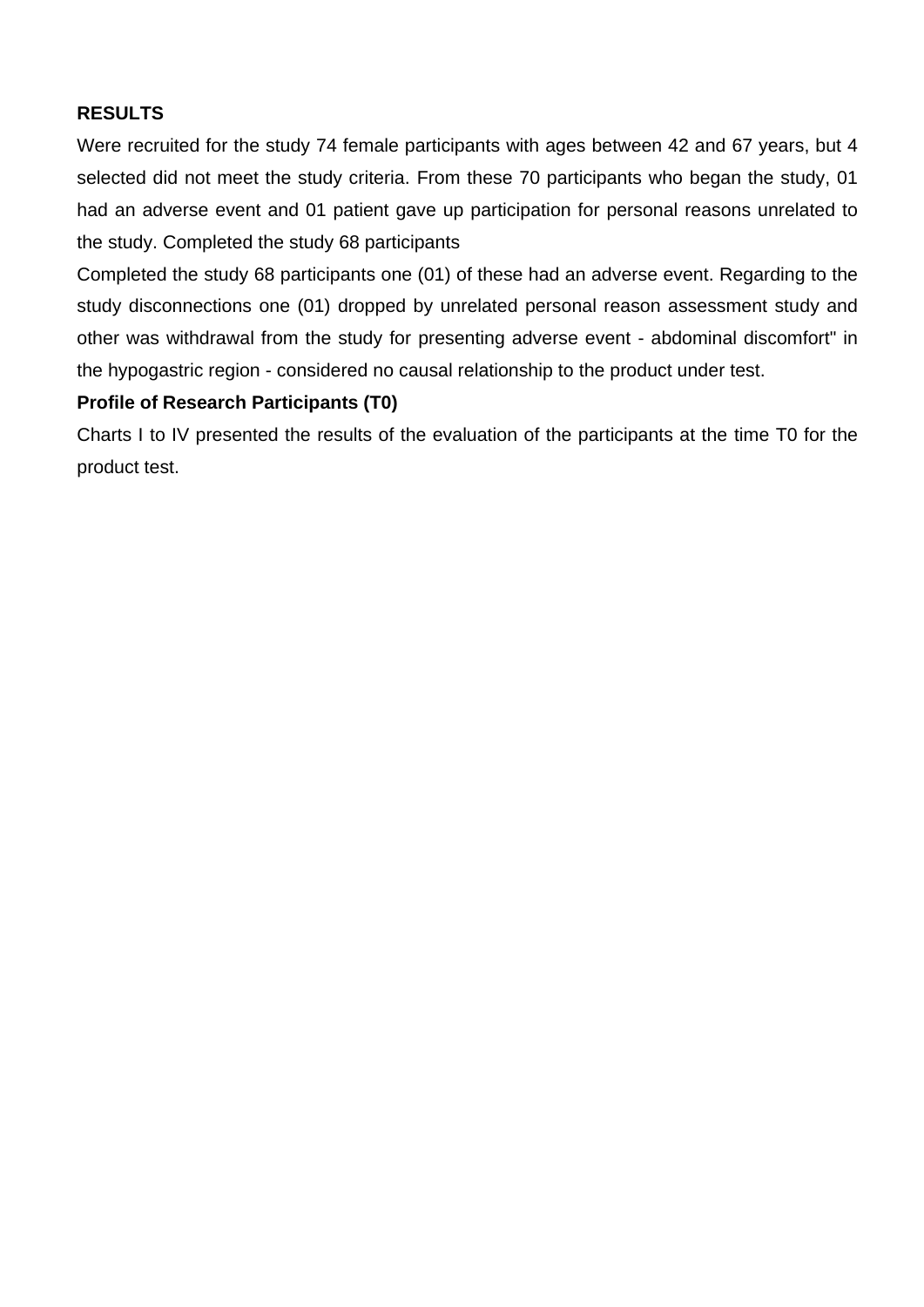

**Figure I**: Evaluation of Perceived Efficacy Lubrinat ® vs Promestriene at baseline. **T0**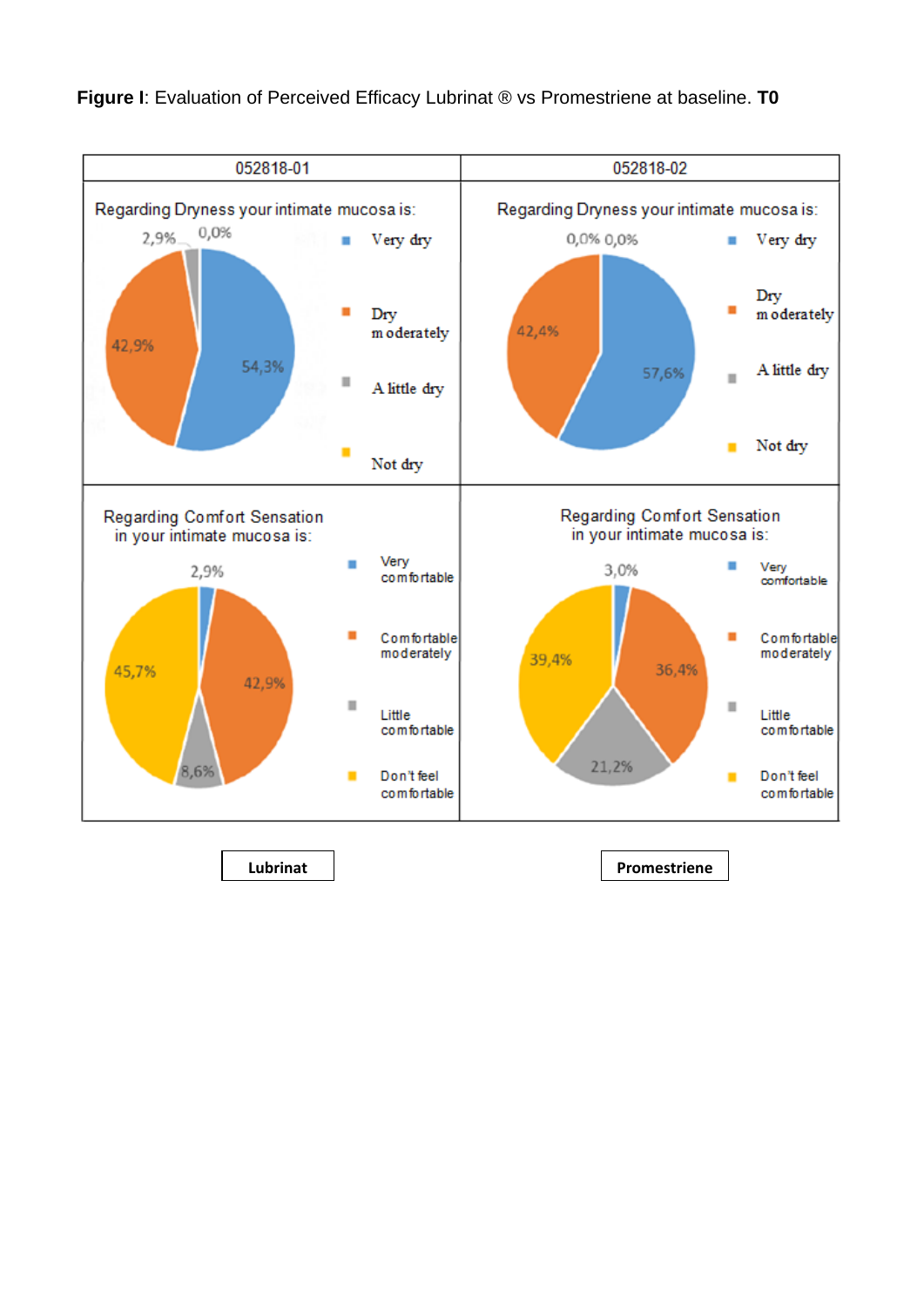# **Evaluation of Perceived Efficacy by the Research Participants (T21)**

The tables below show the percentage of participants who reported acceptance for attributes and affirmation evaluated after 21 +/- 2 days of use of the product (T21).

# **Table I. Perceived Efficacy Results**

| <b>REPRESENTATIONS</b>                  | Lubrinat (T21) | <b>Promestriene</b><br>(T21) | P Value $(2)$ |
|-----------------------------------------|----------------|------------------------------|---------------|
| The product has moisturizing properties | $94.3\ (%)$    | 97                           | 142           |
| for the intimate mucosa.                |                |                              |               |

(1) For the above statement, it was considered the sum of categories *"Totally agree"* and *"Agree".*

(2) \*\*\* significant at the 0.1% level \*\* significant at the 1% level \* significant at 5% (Mann-Whitney test)

# **Table II Perceived Efficacy Results**

| <b>KEY ATTRIBUTES</b>            | Lubrinat (T21) | <b>Promestriene</b><br>(T21) | (1)<br><b>P</b> Value |
|----------------------------------|----------------|------------------------------|-----------------------|
| <b>Dryness</b>                   | $97 \pm 1$     | 100                          | 786                   |
| <b>Comfort Sensation **</b>      | 88.6 (%)       | 90.9(%)                      | 528                   |
| <b>Fragrance Product ***</b>     | 88.6 (%)       | 78.8 (%)                     | 0.088                 |
| Ease of Product Application **** | 100            | 84.8 (%)                     | 123                   |

(1) \*\*\* significant at the 0.1% level \*\* significant at the 1% level \* significant at 5% (Mann-

Whitney test)

For the attribute Dryness, it was considered as the sum of categories " slightly decreased ", "decreased moderately" and "decreased a lot".

For the attribute Comfort Sensation It was considered as the sum of categories "slightly increased." , "moderately increased" and "increased a lot"

For the attribute Fragrance of the product, It was considered as the sum of categories "Liked it slightly", "liked moderately", "I liked a lot" and "loved"

For the attribute Ease of Application Product, It was considered as the sum of categories "a little easy ',"'easy" and "very easy".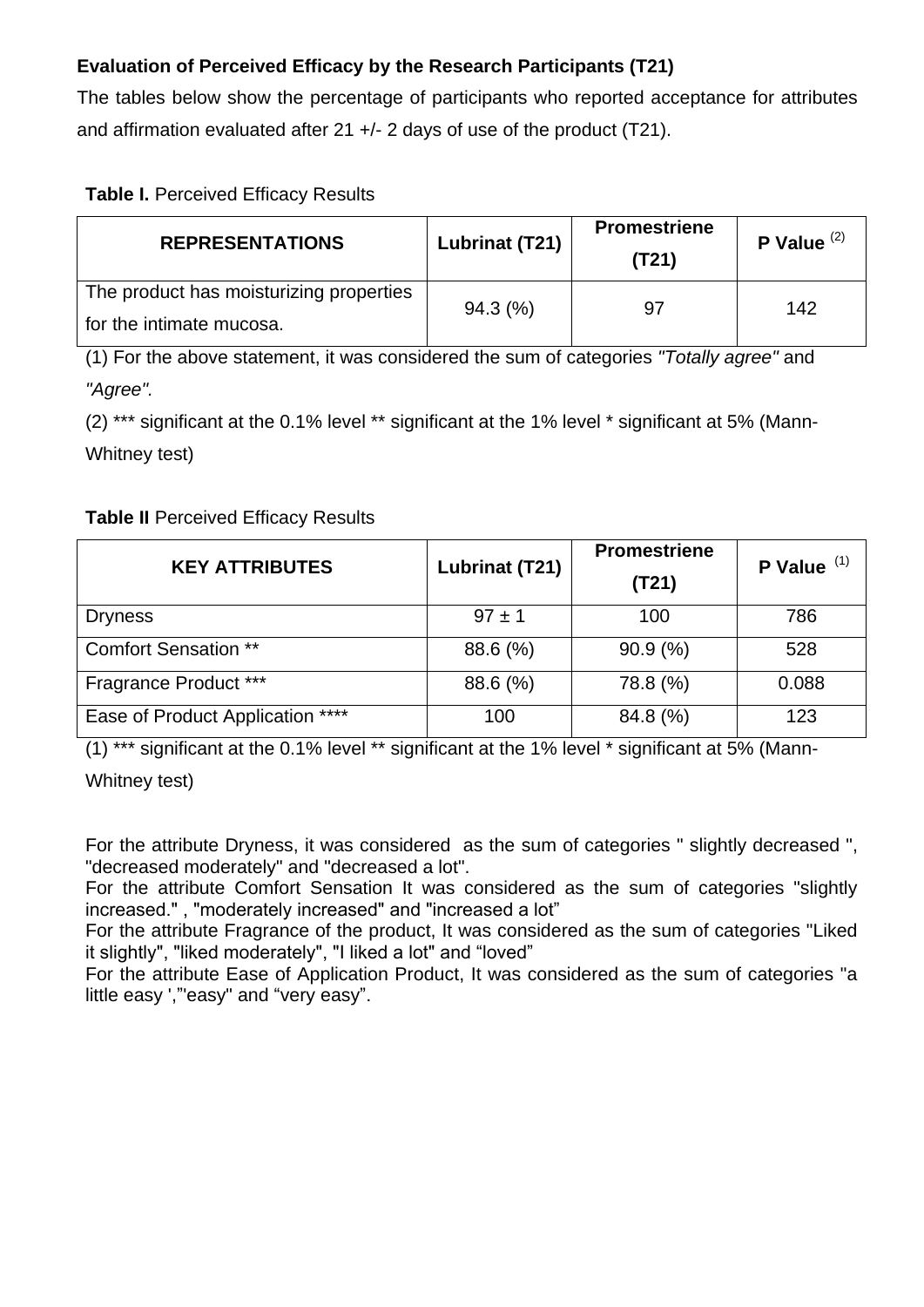**Figure II:** Evaluation of Perceived Efficacy Lubrinat ® vs Promestriene at the end of the study. **(T21)**



For the attribute Dryness, it was considered as the sum of categories " slightly decreased ", "decreased moderately" and "decreased a lot".

For the attribute Comfort Sensation It was considered as the sum of categories "slightly increased." , "moderately increased" and "increased a lot"

For the attribute Fragrance of the product, It was considered as the sum of categories "Liked it slightly", "liked moderately", "I liked a lot" and "loved"

For the attribute Ease of Application Product, It was considered as the sum of categories "a little easy", "'easy" and "very easy".

## **Conclusion**

The etiology of vulvovaginal atrophy at postmenopausal women is associated with the reduction of circulating estrogen resulting in the reduction of skin elasticity and collagen. (1,6- 10)

Vaginal atrophy affects the quality of life of postmenopausal women, and observing the orientation of the Brazilian Federation of Gynecology and Obstetrics Associations (FEBRASGO) in which "Medical assistance to postmenopausal women should be directed to the maintenance of their health, and quality of life and preventive aspects "(11) justifies the search for new therapeutic approaches.

As long as vasomotor symptoms tend to disappear with time, vulvovaginal atrophy tends to worsen continuously (12) and according to the North American Menopause Society (NAMS) the initial clinical approach of vaginal atrophy should relieve the symptoms with non-hormonal lubricants and moisturizers therapies, as well as maintenance of sexual activity. At the time that vaginal moisturizer does not offer relief, topical estrogen therapy should be applied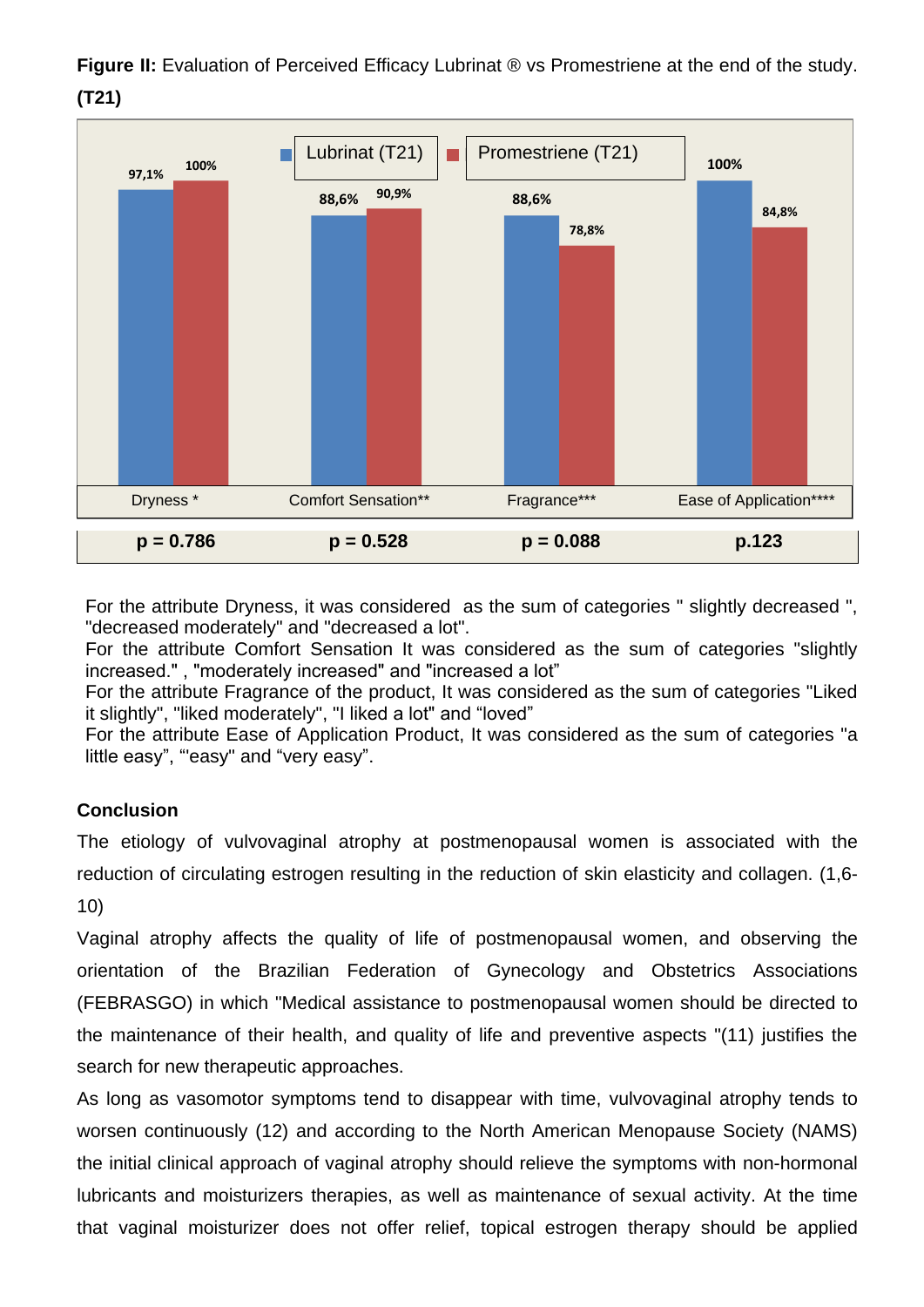considering isolated complaint of vaginal dryness (13). This study: evaluation of the efficacy perceived as therapeutic innovation - Lubrinat® (sodium hyaluronate) supports its use in the initial approach of symptoms of vaginal atrophy.

Table III Summary of conclusions on the evaluation of perceived efficacy Lubrinat<sup>®</sup> vs Promestriene

- $\checkmark$  No significant difference was observed between the products regarding the attribute "The product has moisturizing properties to the intimate mucosa" ( $p = 0.142$ ).
- $\checkmark$  No significant difference was observed regarding the dryness of the intimate mucosa (p = 0.786).
- $\checkmark$  No significant difference was observed regarding comfort sensation in the intimate mucosa ( $p = 0.528$ ).
- $\checkmark$  No significant difference was observed regarding the fragrance of the product ( $p = 0.088$ )
- $\checkmark$  No significant difference was observed regarding ease of application (p = 0.123)